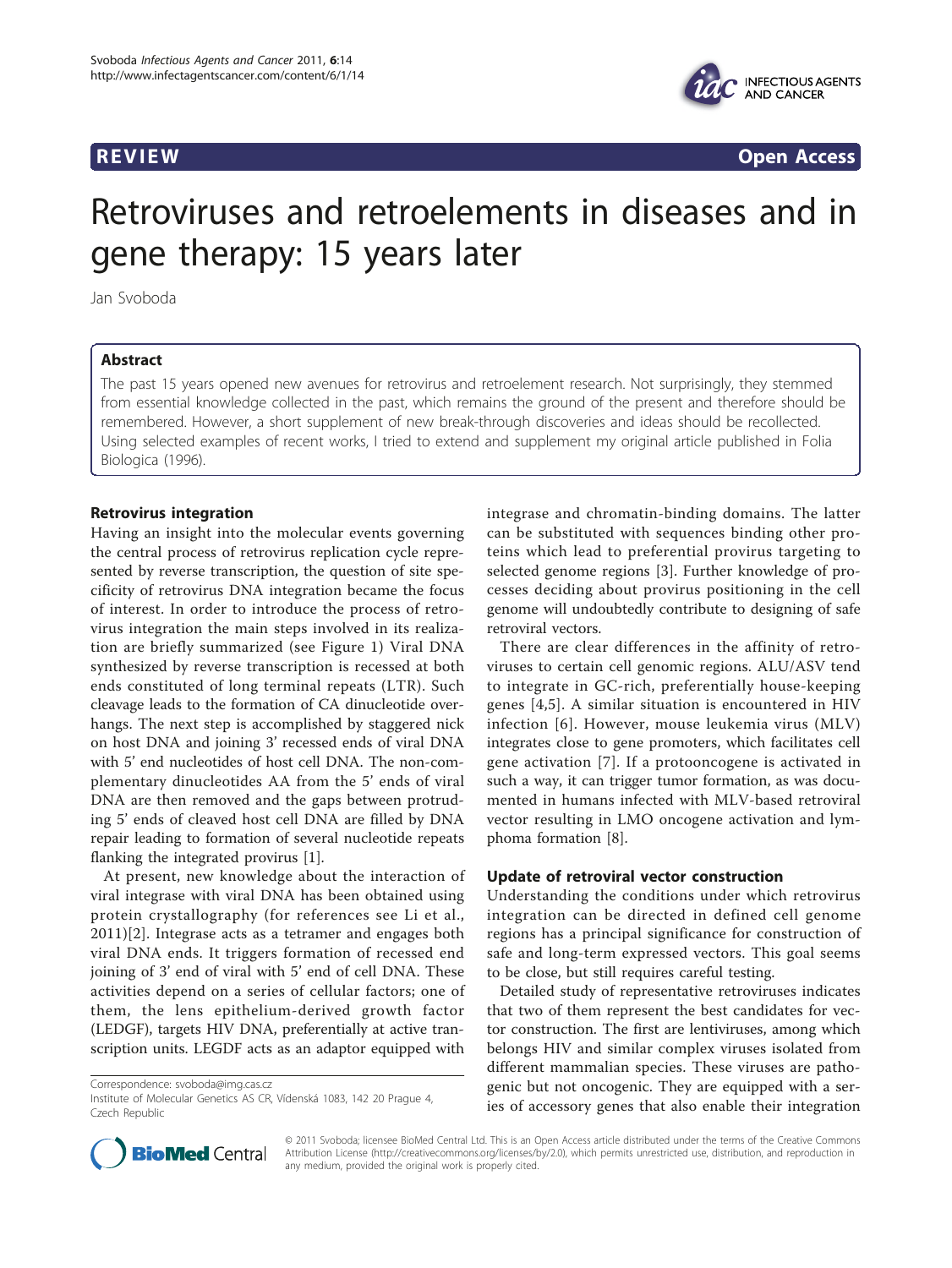<span id="page-1-0"></span>

in non-dividing cells. Not surprisingly, lentiviruses stripped of their pathogenic sequences were successfully employed for construction of vectors. It was reported that they also acted as an efficient tool for gene therapy of adrenoleukodystrophy (ALD) [\[9\]](#page-3-0). ADL is caused by mutation of a peroxisomal transporter gene and its deficiency leads to demyelination and consequently to the nervous system dysfunction. The undamaged gene was transduced by a lentiviral vector to autologous hematopoietic stem cells, which were then implanted to ADL patients. Encouraging results were obtained because about 10% patients' granulocytes expressed the transmitted gene for more than two years and the neurological function became stabilized. Further good news is provided by the clonality of the transduced cells, suggesting random vector integration without striking overgrowth of clonal populations, which might signal a carcinogenic change.

The second candidates for safe vectors are provided by ALV/ASV avian retroviruses. These retroviruses do not replicate in mammalian cells, and therefore it is not required to strip them of replicative genes in order to prevent their multiplication. Furthermore, ALV sequences are not homologous to human endogenous retroviral genomes and therefore there is almost no chance of their mutual recombination. However, ALV integrated in mammalian cells are usually underexpressed and prone to silencing by methylation. Nevertheless, retroviral vectors can be protected against silencing by insertion of CpG islands close to their promoter [[10](#page-3-0)]. Such and additional improvements should increase their chance to become safe candidates for vector construction.

### Retrotransposable elements

Retrotransposable elements, which employ reverse transcription for their genesis and even for their spread through the genome, became an important issue of genomics, evolutionary genetics, oncology, and other fields of general interest.

We now know that more than 45% of our genome arose by reverse transcription, which includes 8% of proviral sequences and 18% of mobile LINE elements that are involved in spreading the gene sequences and responsible for pseudogene formation. In contrast to retroviruses LINE elements use as primers for reverse transcription stretches of oligo-dT. Such dT rich regions can aneale with with polyA tails of cell RNAs. Therefore in some cases a mRNA substitutes LINE RNA template becomes reverse transcribed to DNA constituting intronless pseudogenes In spite of the fact that LINE are mostly defective, about hundred LINE copies remain active and retrotranspose to our genome.

The field of retrotransposable elements had been reviewed several times in the past, but sophisticated cell control over these elements was recently summarized by Goodier and Kazazian, 2008[\[11](#page-3-0)]; Blumenstiel, 2011[\[12](#page-3-0)]. In order to illustrate some of present-day topics that are being analyzed in depth, the following three examples will be shortly discussed (Figure [2\)](#page-2-0).

The first example is represented by PIWI elements, which spread in Drosophila and rapidly expanded in mammalian evolution [[13\]](#page-3-0). PIWI spreading is counteracted by piRNAs, whose interaction with PIWI proteins leads to inhibition of PIWI transcription. This process is even more complicated due to different effects of sense or antisense piRNA and it can lead to amplification of signals inhibiting PIWI transcription[\[14,15\]](#page-3-0) (see Figure [2\)](#page-2-0). Drosophila piRNA clusters were identified as ancient fragmented transposon copies, however being significantly diverged from active retrotransposon sequences (reviewed in Malone and Hannon, 2009)[[16](#page-4-0)].

The second case (Figure [2](#page-2-0)) documents how pseudogenes can regulate very important tumor suppressor gene PTEN, which inhibits the oncogene PI3K by dephosphorylation. PTEN is under the control of small interfering RNA (siRNA), which down-regulates its activity. However, such siRNA also binds to the S1 region of 3' UTR retained in PTEN pseudogenes. In such a way pseudogenes saturate siRNA and thus potentiate the activity of the PTEN tumor suppressor gene [[17\]](#page-4-0).

The third example (Figure [2\)](#page-2-0) relates to human endogenous retrovirus belonging to the HERV-W family. In humans there are two members of this family causing cell fusion resulting in formation of syncytiotrophoblast. They are called syncytin 1 and 2, both producing retroviral glycoprotein responsible for cell fusion. Syncytin 1 (belonging to HERV-W group) is down-regulated in somatic cells by the lack of splicing resulting in the absence of viral envelope mRNA and trimethylation of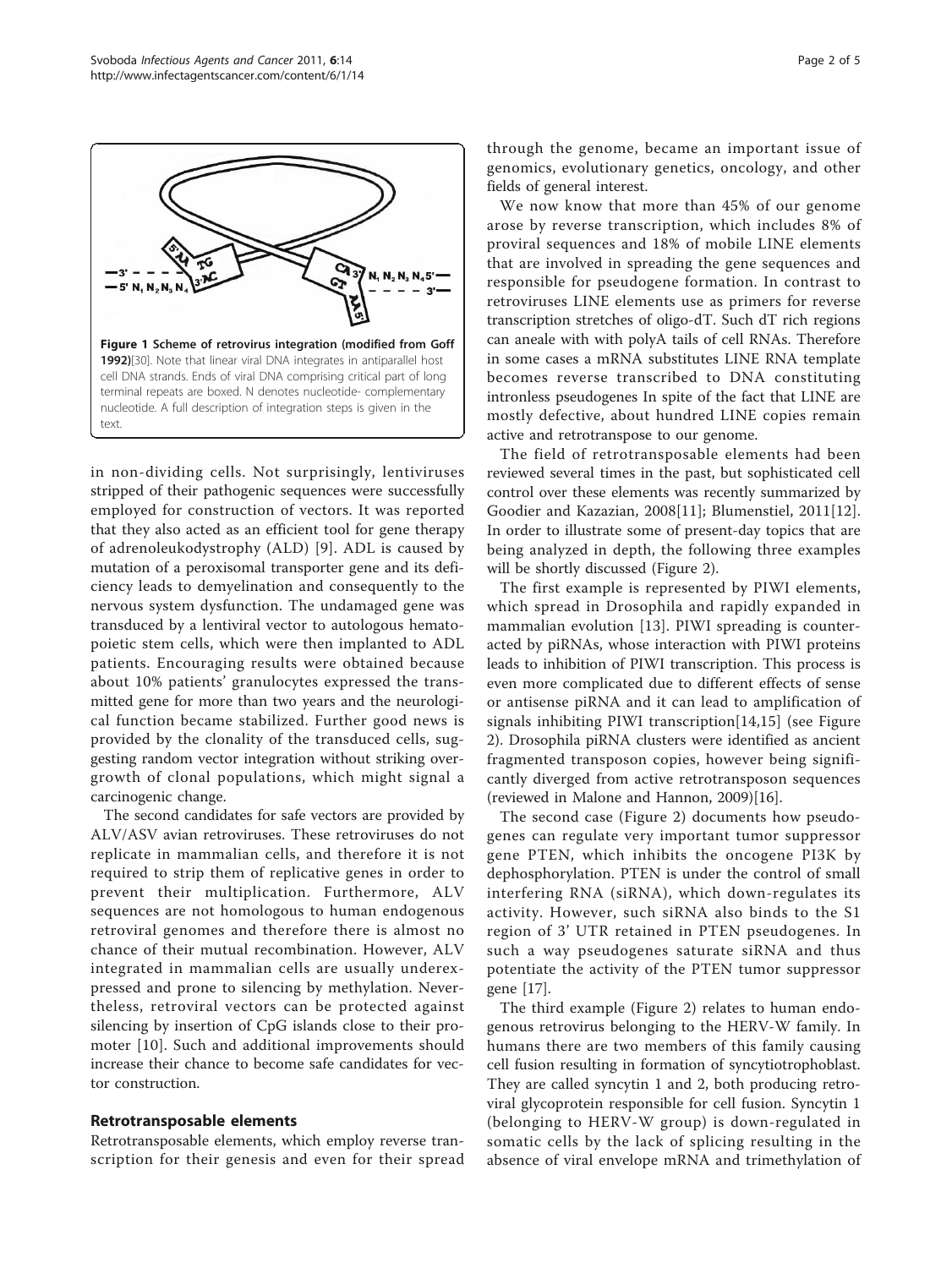<span id="page-2-0"></span>

histone 3K9. On the contrary, in trophoblastic cells the syncytin message is efficiently spliced and methylation is also changed in favor of the methylation pattern potentiating splicing (H3K36) [[18](#page-4-0)]. This example illustrates how proviruses can be employed to perform important functions in the organism and how they become subdued to cell regulation and utilized for new cell functions.

The already mentioned three examples of retroelement involvement in cell functions do not cover the full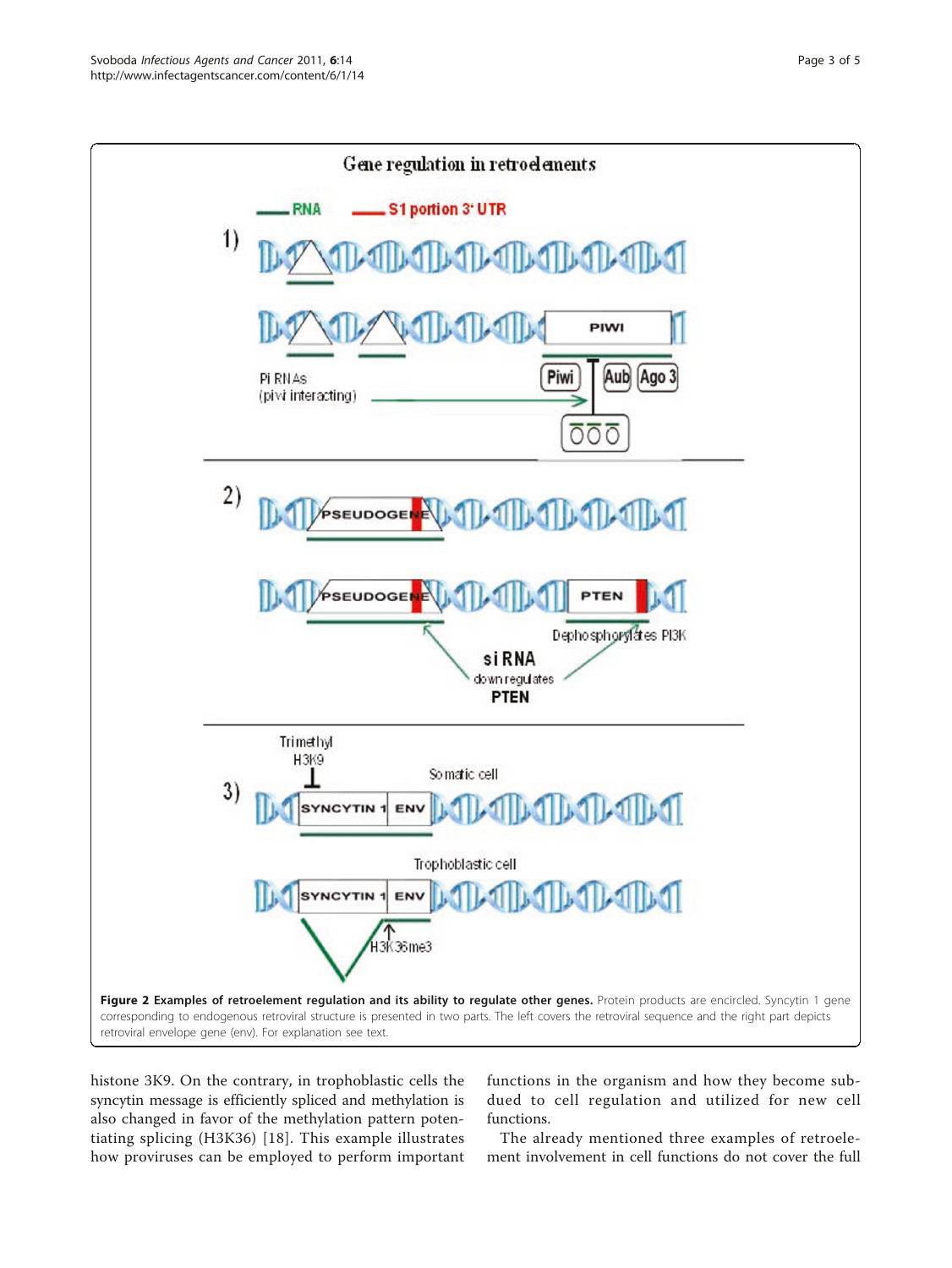<span id="page-3-0"></span>extent of their activities. There is growing evidence that retroelements take part in the control of gene expression. Evidence has been presented showing significantly increased retroelement representation in the promoter region of genes, especially those involved in development, cell differentiation and transcription regulation, and also in additional structures delineating functional genes such as locus control regions (LCR) or insulators acting as a divide of individual enhancer. The sphere of influences was reviewed by King Jordan et al., 2003[\[19](#page-4-0)]; Lowe et al., 2007[\[20](#page-4-0)]. Thus, to understand gene regulation, we must take into account also retroelements.

Of special interest is the evolution of retroelements and their role in the constitution of new important cell functions. The evolutionary role of retroelements is strongly supported by several observations documenting that some of them have been conserved during evolution of tetrapods and therefore they should have served functions not defined so far [[21\]](#page-4-0). Needless to say many other retroelements were probably modified to such an extent that at present they escape identification. However, there are available some instances documenting clearly that retroelements fulfill a key function. One of them pertains to telomerase function, which serves for extension of telomeric nucleotides, thus sealing gaps arising at 5' ends of the replicating DNA strand. In lower multicellular organisms such as Rotifera or some plants, telomere is extended by its annealing with retroposon Penelope equipped with telomere hexanucleotide repeats, which reconstitute telomere during reverse transcription [[22\]](#page-4-0).

Good statistical evidence is available demonstrating that the human genome contains more Alus than the chimp genome. More sensitive techniques provide evidence for more extensive representation of retroelements, namely Alu and LINE, estimated as  $10^6$ insertions in individual human genomes worldwide [[23,24](#page-4-0)]. Of special interest are the findings of retroelement involvement in neural tissue differentiation. In relation to this topic I would like to comment on the discovery of a highly conserved SINE element (LF-SINE) detected already in Latimeria (from Silurian period 410 million years ago), which remained at the same position during later evolution [[21](#page-4-0)]. As proven experimentally, this element acts as an enhancer of neurodevelopmental gene (ISL1), which is required for motor neuron differentiation. Studies of microcephalin gene involved in the establishment of human brain revealed that it became a target of thousands of retrotransposable element insertions and that these elements constitute 57% of gene length [\[25,26](#page-4-0)]. Recent observations support the possibility that at least L1 retrotransposition in rat and human neural tissues might play a role in producing functional imprints on individual neural cells [\[27](#page-4-0)].

Looking at retroelements from a more general point of view, we should consider their ability to spread not only vertically, but also horizontally. This was encountered at first in LTR containing retroelement copies that were shown to be transmitted among different species of Drosophila. Similarly, LINE elements might have been transferred between snakes and mammals [[28](#page-4-0)] Such horizontal transfers cannot be regarded only as odd situations, because any distant species transfer provides retroelement relief from original cell control and enables new possibilities of spreading [[29](#page-4-0)].

In summary, retroelements should be taken seriously not only as principal factors reshaping any genome, but also as elements that due to their mobility can cause damage contributing to the occurrence of important diseases.

#### Competing interests

The author declares that he has no competing interests.

Received: 31 January 2011 Accepted: 24 September 2011 Published: 24 September 2011

#### References

- Svoboda J: Retroviruses and retroelements in diseases and in gene therapy. Folia Biol (Praha) 1996, 42:283-294[[http://www.iacs.unina.it/Articoli/](http://www.iacs.unina.it/Articoli/Svoboda_Folia.pdf) [Svoboda\\_Folia.pdf\]](http://www.iacs.unina.it/Articoli/Svoboda_Folia.pdf).
- 2. Li X, Krishnan L, Cherepanov P, Engelman A: [Structural biology of](http://www.ncbi.nlm.nih.gov/pubmed/21216426?dopt=Abstract) [retroviral DNA integration.](http://www.ncbi.nlm.nih.gov/pubmed/21216426?dopt=Abstract) Virology 2011, 411:194-205.
- 3. Ferris AL, Wu X, Hughes CM, Stewart C, Smith SJ, Milne TA, et al: [Lens](http://www.ncbi.nlm.nih.gov/pubmed/20133638?dopt=Abstract) [epithelium-derived growth factor fusion proteins redirect HIV-1 DNA](http://www.ncbi.nlm.nih.gov/pubmed/20133638?dopt=Abstract) [integration.](http://www.ncbi.nlm.nih.gov/pubmed/20133638?dopt=Abstract) Proc Natl Acad Sci USA 2010, 107:3135-3140.
- 4. Rynditch A, Kadi F, Geryk J, Zoubak S, Svoboda J, Bernardi G: [The isopycnic,](http://www.ncbi.nlm.nih.gov/pubmed/1657723?dopt=Abstract) [compartmentalized integration of Rous sarcoma virus sequences.](http://www.ncbi.nlm.nih.gov/pubmed/1657723?dopt=Abstract) Gene 1991, 106:165-172.
- 5. Plachy J, Kotab J, Divina P, Reinisova M, Senigl F, Hejnar J: [Proviruses](http://www.ncbi.nlm.nih.gov/pubmed/20147411?dopt=Abstract) [selected for high and stable expression of transduced genes accumulate](http://www.ncbi.nlm.nih.gov/pubmed/20147411?dopt=Abstract) [in broadly transcribed genome areas.](http://www.ncbi.nlm.nih.gov/pubmed/20147411?dopt=Abstract) J Virol 2010, 84:4204-4211.
- 6. Schroder AR, Shinn P, Chen H, Berry C, Ecker JR, Bushman F: [HIV-1](http://www.ncbi.nlm.nih.gov/pubmed/12202041?dopt=Abstract) [integration in the human genome favors active genes and local](http://www.ncbi.nlm.nih.gov/pubmed/12202041?dopt=Abstract) [hotspots.](http://www.ncbi.nlm.nih.gov/pubmed/12202041?dopt=Abstract) Cell 2002, 110:521-529.
- 7. Wu X, Li Y, Crise B, Burgess SM: [Transcription start regions in the human](http://www.ncbi.nlm.nih.gov/pubmed/12805549?dopt=Abstract) [genome are favored targets for MLV integration.](http://www.ncbi.nlm.nih.gov/pubmed/12805549?dopt=Abstract) Science 2003, 300:1749-1751.
- 8. Hacein-Bey-Abina S, Garrigue A, Wang GP, Soulier J, Lim A, Morillon E, et al: [Insertional oncogenesis in 4 patients after retrovirus-mediated gene](http://www.ncbi.nlm.nih.gov/pubmed/18688285?dopt=Abstract) [therapy of SCID-X1.](http://www.ncbi.nlm.nih.gov/pubmed/18688285?dopt=Abstract) *J Clin Invest* 2008, 118:3132-3142.
- 9. Cartier N, Hacein-Bey-Abina S, Bartholomae CC, Veres G, Schmidt M, Kutschera I, et al: [Hematopoietic stem cell gene therapy with a lentiviral](http://www.ncbi.nlm.nih.gov/pubmed/19892975?dopt=Abstract) [vector in X-linked adrenoleukodystrophy.](http://www.ncbi.nlm.nih.gov/pubmed/19892975?dopt=Abstract) Science 2009, 326:818-823.
- 10. Senigl F, Plachy J, Hejnar J: [The core element of a CpG island protects](http://www.ncbi.nlm.nih.gov/pubmed/18550662?dopt=Abstract) [avian sarcoma and leukosis virus-derived vectors from transcriptional](http://www.ncbi.nlm.nih.gov/pubmed/18550662?dopt=Abstract) [silencing.](http://www.ncbi.nlm.nih.gov/pubmed/18550662?dopt=Abstract) J Virol 2008, 82:7818-7827.
- 11. Goodier JL, Kazazian HH Jr: [Retrotransposons revisited: the restraint and](http://www.ncbi.nlm.nih.gov/pubmed/18854152?dopt=Abstract) [rehabilitation of parasites.](http://www.ncbi.nlm.nih.gov/pubmed/18854152?dopt=Abstract) Cell 2008, 135:23-35.
- 12. Blumenstiel JP: [Evolutionary dynamics of transposable elements in a](http://www.ncbi.nlm.nih.gov/pubmed/21074888?dopt=Abstract) [small RNA world.](http://www.ncbi.nlm.nih.gov/pubmed/21074888?dopt=Abstract) Trends Genet 2011, 27:23-31.
- 13. Assis R, Kondrashov AS: [Rapid repetitive element-mediated expansion of](http://www.ncbi.nlm.nih.gov/pubmed/19357307?dopt=Abstract) [piRNA clusters in mammalian evolution.](http://www.ncbi.nlm.nih.gov/pubmed/19357307?dopt=Abstract) Proc Natl Acad Sci USA 2009, 106:7079-7082.
- 14. Halic M, Moazed D: [Transposon silencing by piRNAs.](http://www.ncbi.nlm.nih.gov/pubmed/19766558?dopt=Abstract) Cell 2009, 138:1058-1060.
- 15. Malone CD, Brennecke J, Dus M, Stark A, McCombie WR, Sachidanandam R, et al: [Specialized piRNA pathways act in germline and somatic tissues of](http://www.ncbi.nlm.nih.gov/pubmed/19395010?dopt=Abstract) [the Drosophila ovary.](http://www.ncbi.nlm.nih.gov/pubmed/19395010?dopt=Abstract) Cell 2009, 137:522-535.